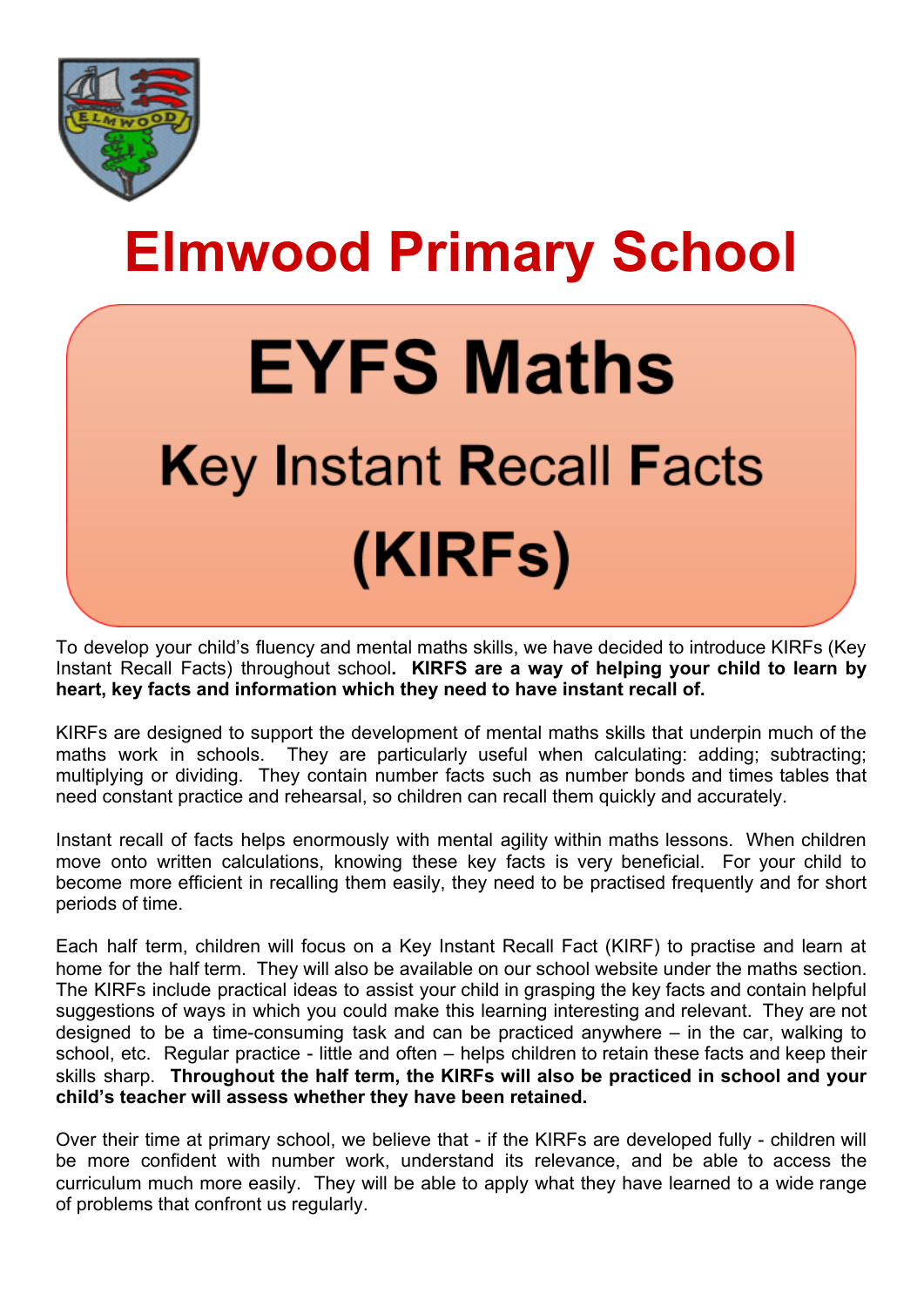If you have any questions, please do not hesitate to ask your child's class teacher or Miss Baker (maths subject leader).



## **I can recognise and recall numbers to 10**

By the end of this half term, children should know the following facts. The aim is for them to recall these facts **instantly**.

Children should be able to recognise numbers to 10, including different examples of numbers and how they are represented in their immediate environment.

Children can then match the visual representation of the numbers to a quantity.

**Key Vocabulary** recall recognise observe environment quantity amount

### **Top Tips**

The secret to success is practising **little** and **often**. Use time wisely. Can you practise these KIRFs while walking to school or during a car journey? You do not need to practise them all at once; perhaps you could have a fact of the day. If you would like more ideas, please speak to your child's teacher.

#### Use practical resources -

- Use number cards and play snap
- Go on a number hunt inside and outside your home. Talk about the numbers you see.
- Hide numbers around the house and then find the same amount of objects to match to each number.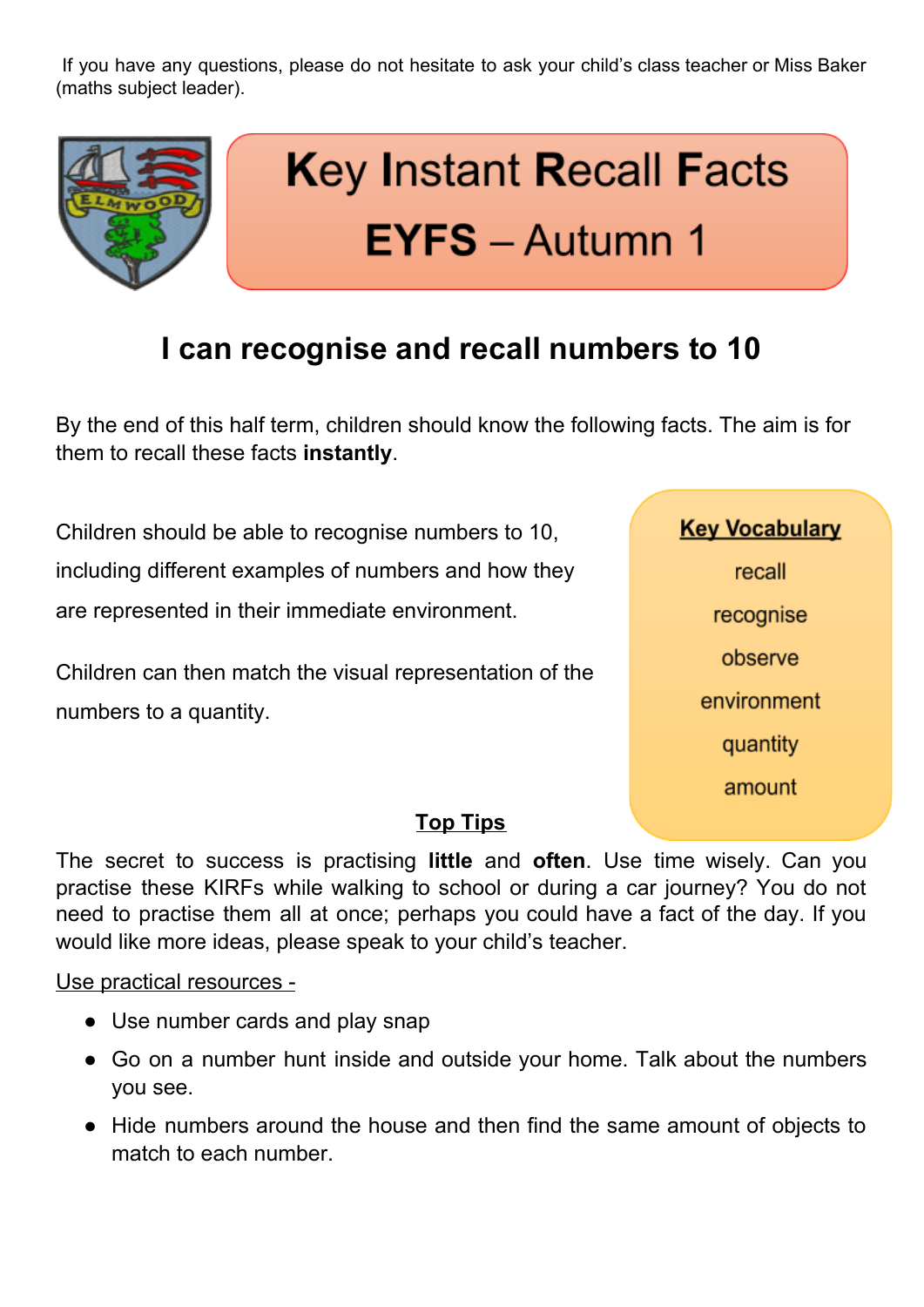

## **I can order and count numbers from 0 to 10, forwards and backwards and in sequence.**

By the end of this half term, children should know the following facts. The aim is for them to recall these facts **instantly**.

Recall and recognise in order, including number names:

0, 1, 2, 3, 4, 5, 6, 7, 8, 9, 10

And back again:

10, 9, 8, 7, 6, 5, 4, 3, 2, 1, 0

| <b>Key Vocabulary</b> |
|-----------------------|
| 1 - One               |
| $2 - Two$             |
| 3 - Three             |
| 4 - Four              |
| 5 - Five              |
| $6 - Six$             |
| 7 - Seven             |
| 8 - Eight             |
| 9 - Nine              |
| 10 - Ten              |
|                       |

### **Top Tips**

The secret to success is practising **little** and **often**. Use time wisely. Can you practise these KIRFs while walking to school or during a car journey? You do not need to practise them all at once; perhaps you could have a fact of the day. If you would like more ideas, please speak to your child's teacher.

Use practical resources -

- Number treasure hunt around the house or in the garden.
- Play hopscotch and count as you jump forward.
- Thread pasta; count to 10 as you thread them on and count back as you take them off.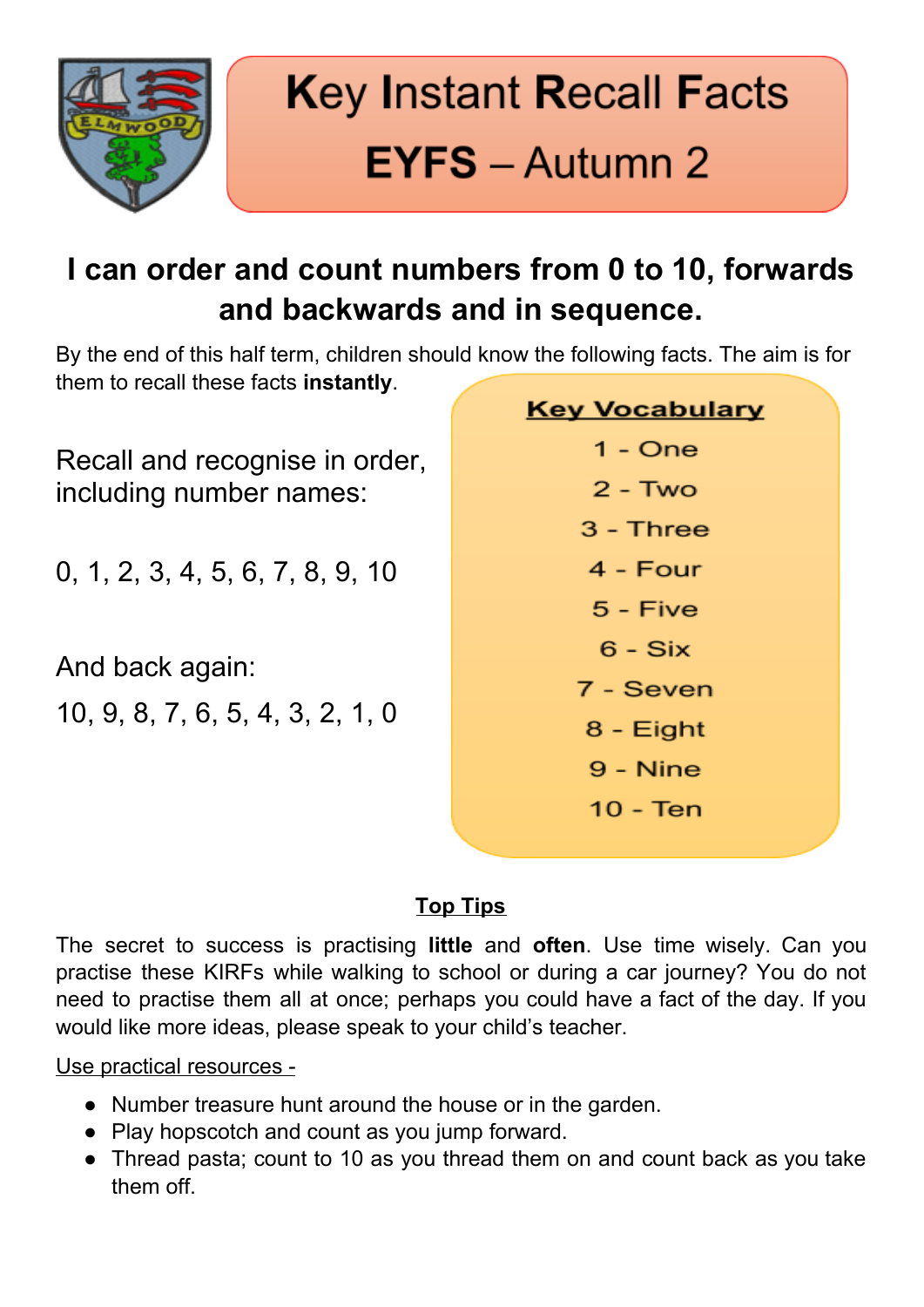

## **Key Instant Recall Facts EYFS** - Spring 1

## **I can recognise small quantities without needing to count them.**

By the end of this half term, children should know the following facts. The aim is for them to recall these facts **instantly**.

Children should be able to recognise how many objects are in a group of up to 5 items, both in regular and irregular arrangements, without having to count them by touching them one at a time. **Note:**

**Regular arrangement** means in a familiar order or pattern,

such as a line.

**Irregular arrangement** means out of order or in a random pattern, such as a circle.

### **Top Tips**

The secret to success is practising **little** and **often**. Use time wisely. Can you practise these KIRFs while walking to school or during a car journey? You do not need to practise them all at once; perhaps you could have a fact of the day. If you would like more ideas, please speak to your child's teacher.

#### Use Practical Resources -

- Roll a dice. Ask children to look at how many spots they see on the dice. What did they notice? Perhaps it was the familiar shape or pattern of spots?
- Have a group of raisins in a bowl. Encourage your child to look and instantly recognise how many raisins they see. Talk about how they knew this.
- Use beads or other small items and place them on the table. What do they see? Your child should be able to say the total amount without counting them practically.

| <b>Key Vocabulary</b> |
|-----------------------|
| amount                |
| quantity              |
| visual                |
| recognise             |
| pattern               |
| arrangement           |
| regular               |
| irregular             |
|                       |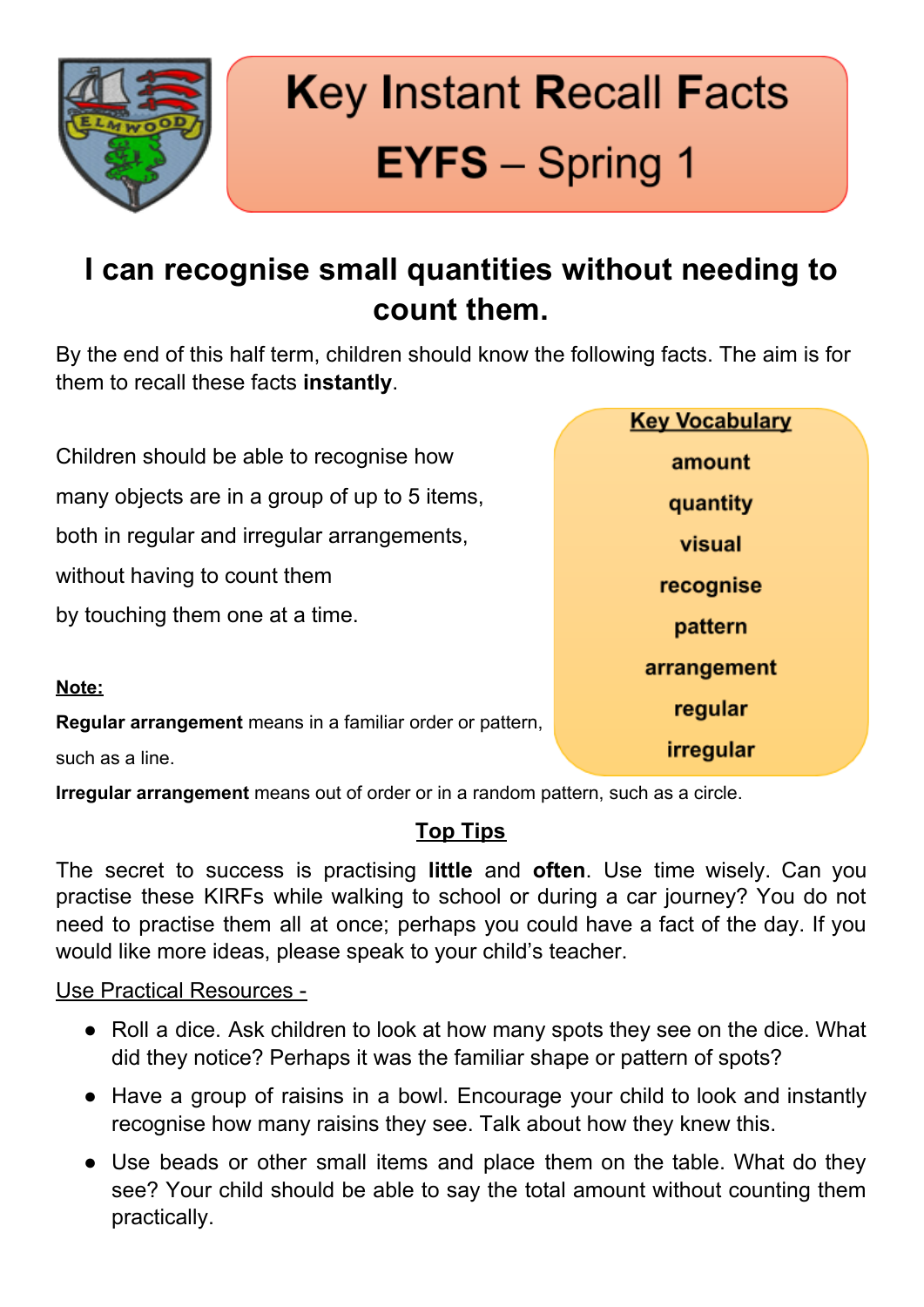

## **Key Instant Recall Facts EYFS** – Spring 2

## **I can work out 1 more or 1 less than a given number to 10.**

By the end of this half term, children should know the following facts. The aim is for them to recall these facts **instantly**.

Children are able to practically work out what 1 more and 1 less would be from any given number to 10. Children need opportunities to compare and contrast collections of objects and talk about which group has more or less and why.



### **Top Tips**

The secret to success is practising **little** and **often**. Use time wisely. Can you practise these KIRFs while walking to school or during a car journey? You do not need to practise them all at once; perhaps you could have a fact of the day. If you would like more ideas, please speak to your child's teacher.

Use practical resources -

- Have two seperate groups of objects e.g. satsumas. Which group has more? Which group has less? What is the difference between each group?
- Build a lego tower using the same coloured bricks. Can you add 1 more? Can you take 1 away?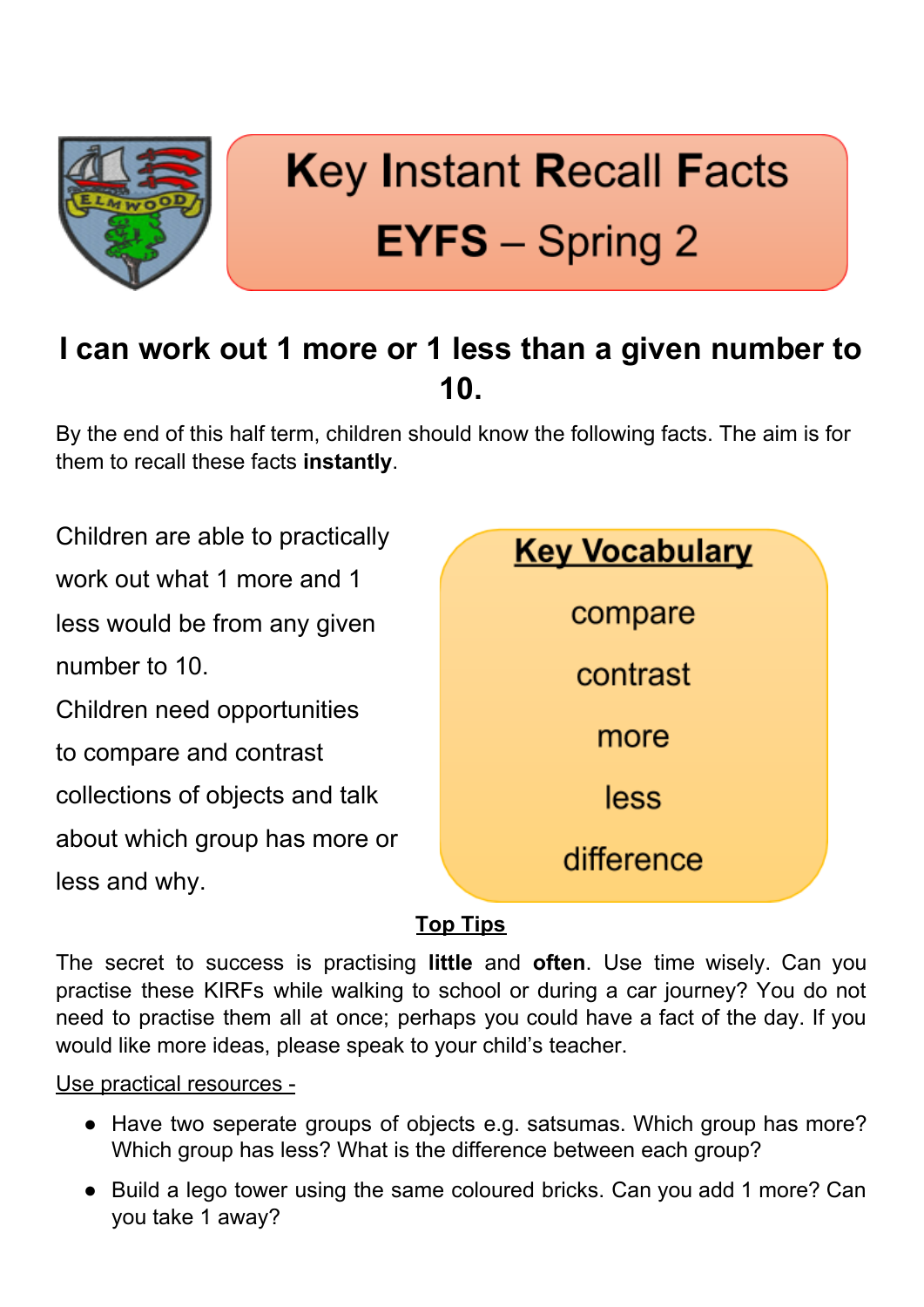

## **Key Instant Recall Facts EYFS** - Summer 1

## **I can identify groups with the same number of things**

By the end of this half term, children should know the following facts. The aim is for them to recall these facts **instantly**.

Children recognise that different groups of items all have the same total.



### **Top Tips**

The secret to success is practising **little** and **often**. Use time wisely. Can you practise these KIRFs while walking to school or during a car journey? You do not need to practise them all at once; perhaps you could have a fact of the day. If you would like more ideas, please speak to your child's teacher.

#### Use practical resources –

• Have groups of different objects. Ash your child what they see? Encourage your child to focus on the same quantity each time.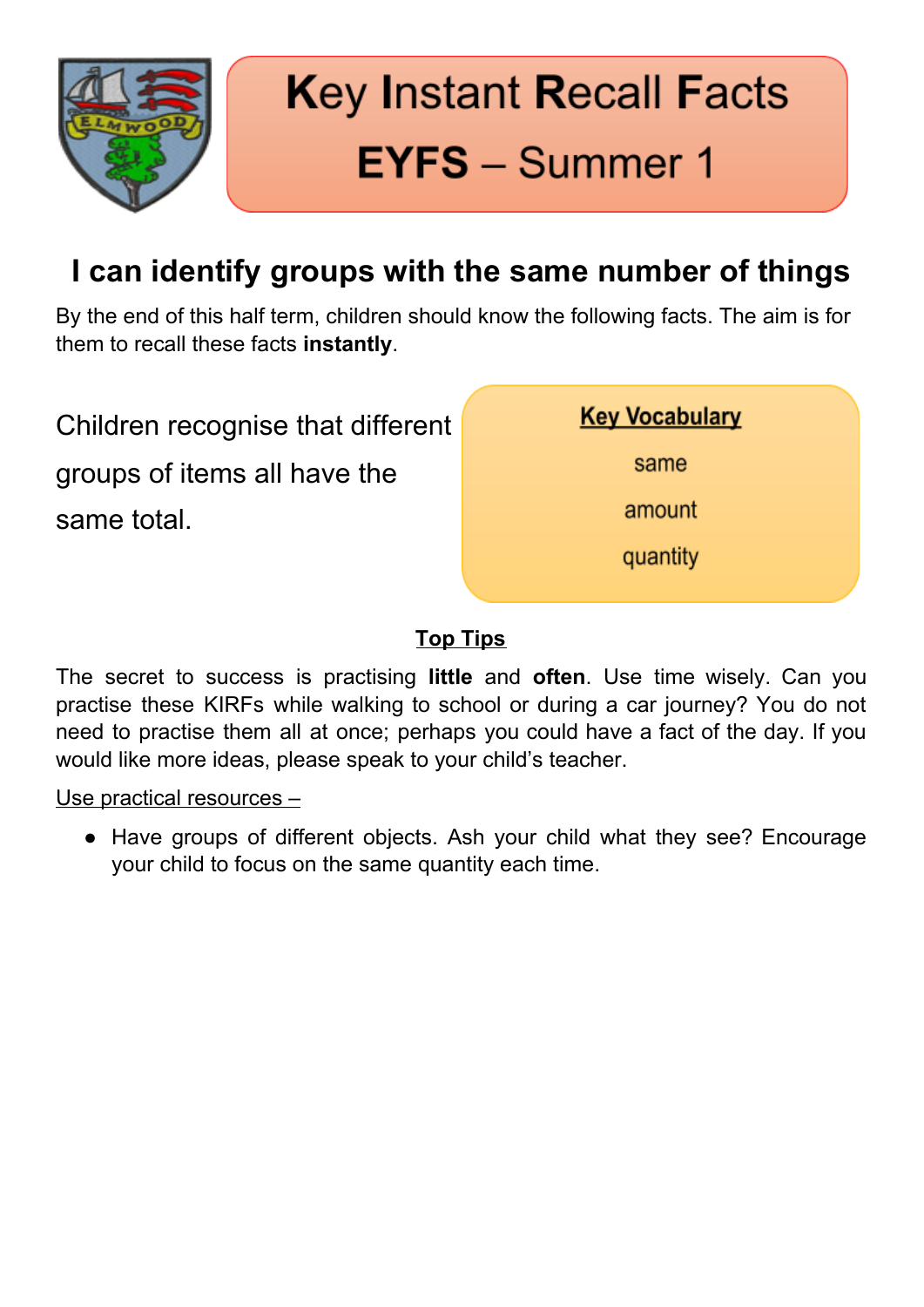

## **Key Instant Recall Facts EYFS** - Summer 2

## **I can partition numbers to 5 into two (or more) groups.**

By the end of this half term, children should know the following facts. The aim is for them to recall these facts **instantly**.

5 is made of 5 and 0

5 is made of 4 and 1

5 is made of 3 and 2

**Key Vocabulary** 5 is made of \_\_\_\_\_\_\_\_\_\_\_ and \_\_\_\_ Whole Parts

or: